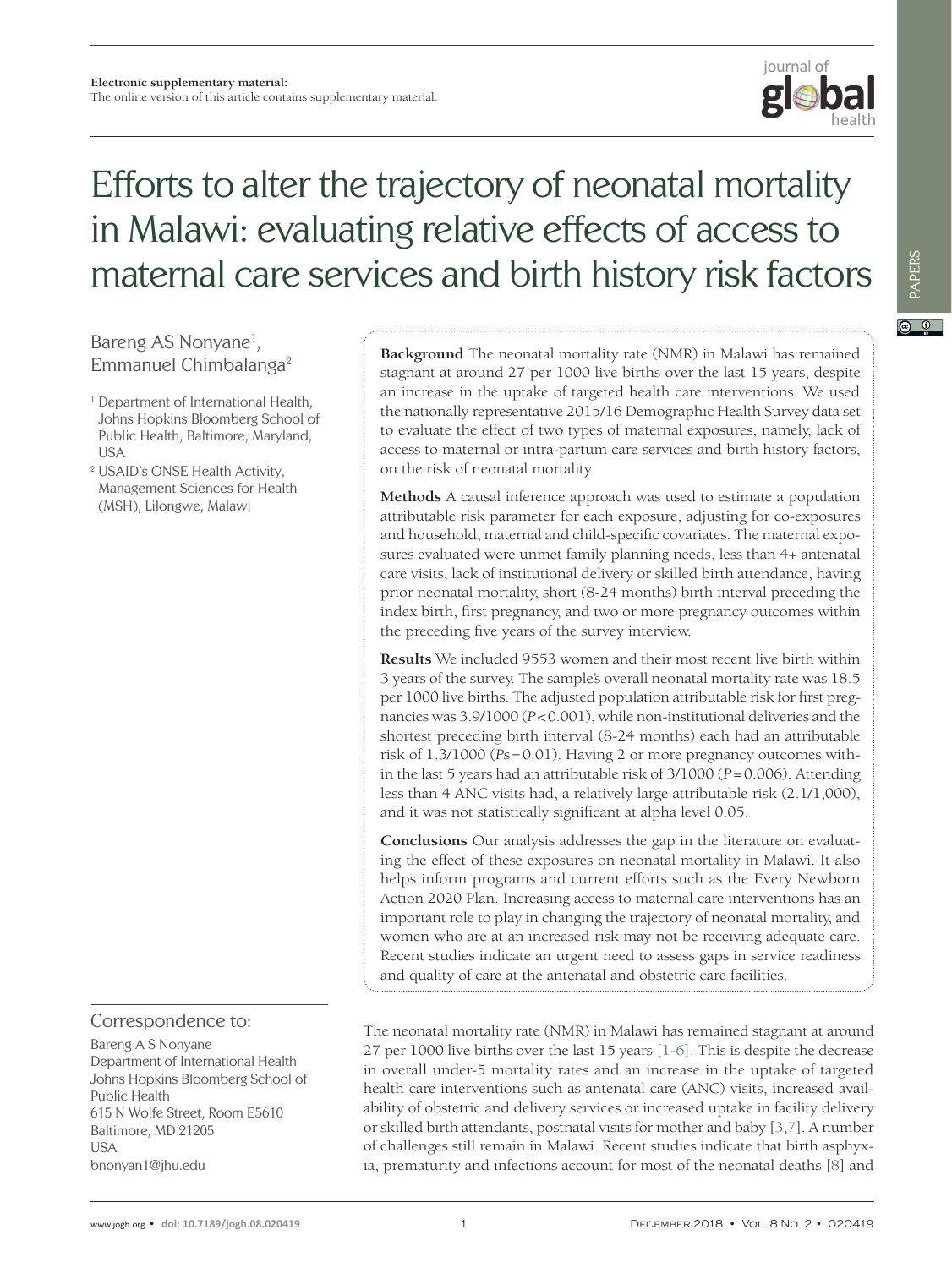these can be reduced with proper pre-, intra- and post-partum care. There is still low coverage of some of the interventions, for example, only 51% of mothers attended 4 or more ANC visits according to the 2015/16 Demographic and Health Survey (DHS) [[3](#page-6-2)] and 44% according to the Multiple Indicator Cluster Survey (MICS) [[9\]](#page-6-5). Furthermore, even with increased access to health care, service quality and facility readiness are still inadequate [\[10-](#page-6-6)[19\]](#page-6-7).

Studies using summary data at national levels have shown that improved program efforts can lead to a reduction in preventable neonatal mortality rates in low-income countries in order to make them comparable to those in more industrialized countries. Bhutta et al 2014 [\[7](#page-6-3)] used the Lives Saved Tool (LiST) to conduct an analysis of the potential impacts and costs of such efforts using country-level data. One of the main findings from this analysis was that worldwide, 71% (1.9 million) of neonatal deaths per year could be averted through 100% coverage and improved quality of interventions before and during pregnancy, as well as during the intra-partum and post-partum periods. A systematic review of studies from low and middle income countries reported that in 10 out of 19 studies evaluated, there was a significant risk reduction in neonatal mortality among those who delivered at a facility, with a relative risk meta-estimate of  $0.71$  (95% CI=0.54, 0.87). [[20\]](#page-6-8). Another systematic review in 2014, however, found no evidence that facility delivery had a significant effect on perinatal mortality (odds ratio (OR) =1.21, 95%  $CI = 0.79 - 1.84$  [\[21\]](#page-6-9).

In addition to health care interventions or service related factors, there are maternal and child biological and socio-demographic factors, as well as household risk factors that have been well documented. For example, male sex is associated with an increased risk, and neonatal mortality tends to cluster within a small subset of mothers and those who have high fertility [[22](#page-6-10)-[24](#page-6-11)]. Examples of socio-demographic factors include the mother's educational status which may affect timely care-seeking for antenatal care or for neonatal infections [[11](#page-6-12), [25](#page-6-13)-[27\]](#page-7-0). Another contributor to NM risk is related to unmet need for family planning services which can lead to short inter-pregnancy intervals that confer a high risk of NM [[28](#page-7-1)]. This has also been highlighted by the Lancet Every Newborn Study Group as essential component of improving newborn survival [[29](#page-7-2), [30](#page-7-3)]. In Malawi, demand for family planning needs is met for only 76% of married women and 53% of sexually-active unmarried women aged 15 to 49 years [\[3\]](#page-6-2).

Most evaluations of the effects of health care interventions for reducing NMR in Malawi have been done on a small scale within a few districts, or focusing on only one or two interventions [[1](#page-6-0),[10,](#page-6-6)[11,](#page-6-12)[31](#page-7-4)]. An analysis using the Malawi 2004 DHS showed that those who lived closer to the facility were more likely to deliver there than at home, but facility delivery was not associated with a reduction in the risk of early neonatal mortality [[32](#page-7-5)]. Malawi's national data on summary measures of coverage of neonatal and maternal care interventions have been included in international evaluations of potential impact for these and averaging across countries [\[2,](#page-6-14)[7](#page-6-3)]. There is a gap in literature that uses a nationally representative data to jointly evaluate the effects of different types of exposures on the risk for NM in Malawi.

The aim of this study was to add to the literature using more recent data from the Malawi 2015/16 DHS. We applied a causal inference approach to individual mother-level data to evaluate the relative effects of two types of risk exposures, namely, lack of access to maternal care and intra-partum services and prior birth history events, on the risk of neonatal mortality. The causal inference approach used here enables us to adjust the attributable risk estimate of each exposure for the effect of its co-exposures, as well as household, maternal and child-specific covariates. The results of this analysis can help guide current efforts to reduce neonatal mortality such as the Every Newborn Action Plan [[18](#page-6-15)] and to help achieve sustainable development goals [\[33](#page-7-6)[,34\]](#page-7-7).

### **METHODS**

#### Data and variables definition

Data about each participating woman's most recent pregnancy and live birth (within 3 years leading to the survey) were extracted from the Malawi DHS 2015/16. Thus, all information was based on the woman's ability to recall the health care services accessed and their birth history. Various combinations of the following risk exposures were evaluated (**[Figure 1](#page-2-0)**): having unmet family planning needs for spacing and limiting; not having four or more antenatal care visits (ANC4+), lack of institutional delivery (Ideliv) or skilled birth attendance, having experienced prior neonatal mortality, short (8-24 months vs longer or first pregnancy) birth interval preceding the index birth, first pregnancy vs second or more, two or more pregnancy outcomes within the five years of the survey interview.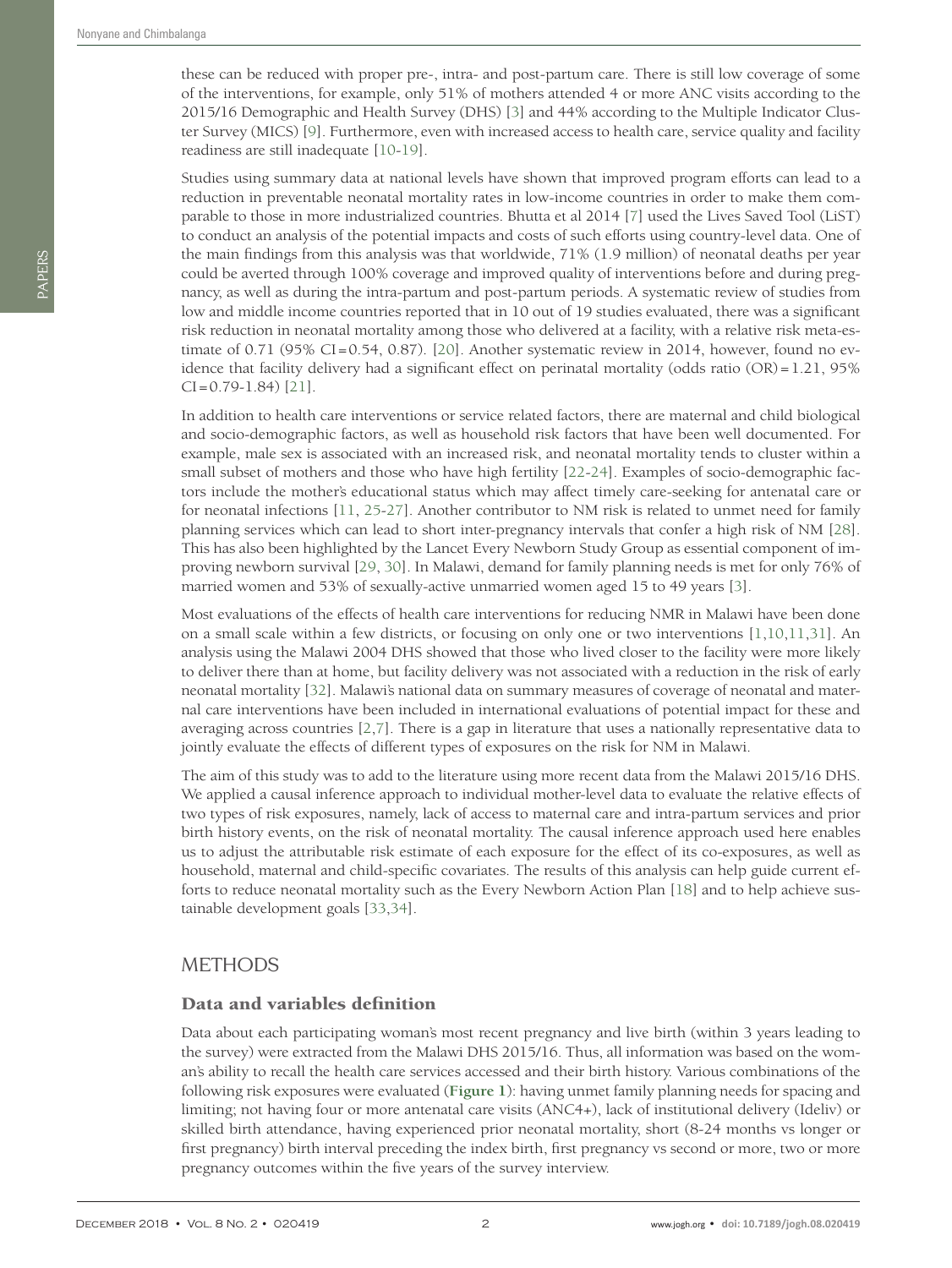<span id="page-2-0"></span>

Figure 1. Conceptual diagram for the population intervention models.

Maternal, child and household covariates included the newborn's sex, preceding pregnancy interval, mother's age and education, household socio-economic status, residence type (urban/rural) and region (North, Central and South). The DHS followed a two-stage stratified sampling design where each of the 28 districts in Malawi was stratified into urban or rural, and within those strata, the standard enumeration areas were sampled proportional to size.

#### Analytical approach

In this analysis, we fitted population intervention models (PIM) which employ a causal inference approach to determine the relative importance of lack of access to different maternal and newborn-care interventions on the risk of neonatal mortality. Theoretical underpinnings of this approach have been extensively described by Hubbard, van der Laan and Gruber [\[35](#page-7-8)[-37\]](#page-7-9) and an R implementation of this is in the package *multiPIM* by Ritter et al (2014) [\[38](#page-7-10)]. In order to briefly describe the approach here, we first define the components of our data as follows. Y is the outcome which is a binary indicator of neonatal death for the most recent live birth*;* A denotes the exposure so that A=0 if the woman is unexposed (that is, accessed care or has a low risk birth history), and A=1 if exposed; **W** is a set of household, mother and child covariates of various types. Since there are multiple exposures in our current study, A is an element of a matrix **A** where rows correspond to the individual women and columns correspond to the exposures. Likewise, **W** is a matrix of covariates. The causal inference approach assumes that intervention effects have a common model G: *g(Ai=0| Wi)* which gives the predicted probabilities of being in the low risk category *Ai=0* given a vector of covariates Wi. G is widely known as the *propensity score* and oftentimes, it is simply modeled by a logistic regression for the binary intervention or exposure of interest. A model for the outcome Y is denoted by *Q(A=a,W),* and this can take on various functional forms depending on the distribution of Y.

Under the causal inference assumptions [[38](#page-7-10)], the PIM approach estimates a target population averaged causal parameter φ which is the difference between the overall mean of *Y* and the mean of the outcome among participants who are unexposed [A=0], averaged over the covariates:

#### $\varphi = \hat{E}[Y_0] - \hat{E}[Y]$

In other words, for a *j*<sup>th</sup> exposure  $\varphi^{j^*}$  is the amount of the outcome that would have been averted if everyone was unexposed to exposure  $A<sup>i</sup>$ . In that sense, the PIM parameter is the reverse of the population attributable risk which is traditionally used in in epidemiology studies.

In the derivation of the potential effects of each exposure, we adjusted for other co-exposures in addition to household, mother and child covariates as well as the DHS sampling weights in the intervention model g(0|W). We present the φ parameter alongside its estimated standard error and the *P* associated with the test of the null hypothesis that its true value is 0. One of the main advantages of following this approach that is worth noting here is the flexibility to specify different candidate parametric and non-parametric models for estimating g(0|W) and Q(0,W). The best among these is selected via *v*-fold cross-validation.

PAPERS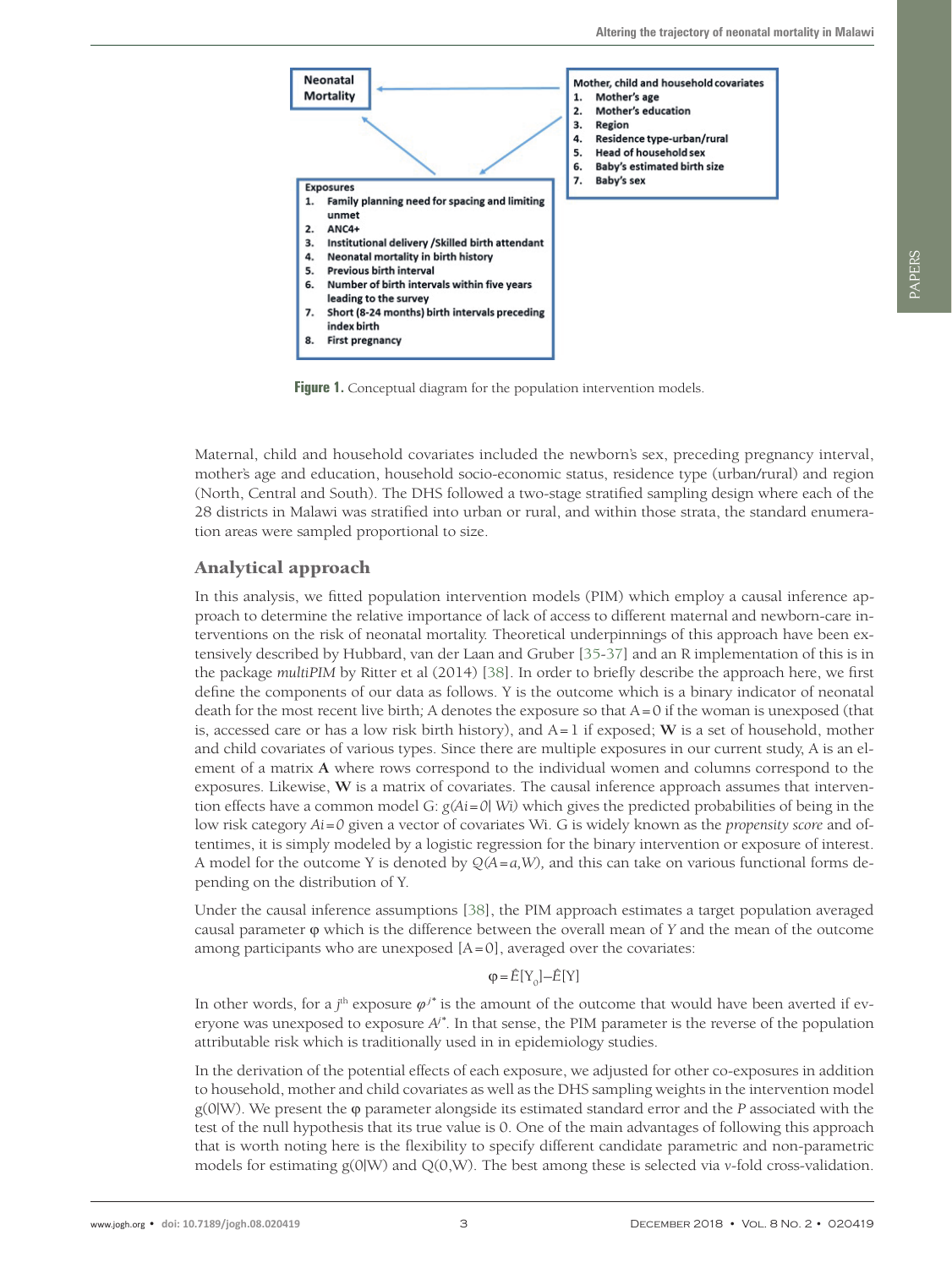<span id="page-3-0"></span>**Table 1.** Characteristics of the participants – women and newborns from the most recent live birth within 3 years of the survey

|                                          | N    | $\frac{0}{0}$ |  |  |  |  |  |
|------------------------------------------|------|---------------|--|--|--|--|--|
| Total                                    | 9553 | 100           |  |  |  |  |  |
| Region:                                  |      |               |  |  |  |  |  |
| North                                    | 1667 | 18.17         |  |  |  |  |  |
| Central                                  | 3182 | 34.69         |  |  |  |  |  |
| South                                    | 4323 | 47.13         |  |  |  |  |  |
| Residence type:                          |      |               |  |  |  |  |  |
| Urban                                    | 1462 | 15.94         |  |  |  |  |  |
| Rural                                    | 7710 | 84.06         |  |  |  |  |  |
| Mother's age group (years):              |      |               |  |  |  |  |  |
| 15-19                                    | 1009 | 11            |  |  |  |  |  |
| $20 - 24$                                | 2892 | 31.53         |  |  |  |  |  |
| 25-29                                    | 2056 | 22.42         |  |  |  |  |  |
| 30-34                                    | 1649 | 17.98         |  |  |  |  |  |
| 35-39                                    | 1051 | 11.46         |  |  |  |  |  |
| 40-49                                    | 515  | 5.61          |  |  |  |  |  |
| Mother's education:                      |      |               |  |  |  |  |  |
| No education                             | 1037 | 11.31         |  |  |  |  |  |
| Primary                                  | 6129 | 66.82         |  |  |  |  |  |
| Secondary                                | 1841 | 20.07         |  |  |  |  |  |
| Higher                                   | 165  | 1.8           |  |  |  |  |  |
| Head of household sex:                   |      |               |  |  |  |  |  |
| Male                                     | 6945 | 75.72         |  |  |  |  |  |
| Female                                   | 2227 | 24.28         |  |  |  |  |  |
| Household socio-economic status:         |      |               |  |  |  |  |  |
| Poorest                                  | 2107 | 22.97         |  |  |  |  |  |
| Poorer                                   | 2007 | 21.88         |  |  |  |  |  |
| Middle                                   | 1802 | 19.65         |  |  |  |  |  |
| Richer                                   | 1672 | 18.23         |  |  |  |  |  |
| Richest                                  | 1584 | 17.27         |  |  |  |  |  |
| Facility delivery:                       |      |               |  |  |  |  |  |
| No                                       | 596  | 6.5           |  |  |  |  |  |
| Yes                                      | 8576 | 93.5          |  |  |  |  |  |
| Child sex:                               |      |               |  |  |  |  |  |
| Male                                     | 4626 | 50.44         |  |  |  |  |  |
| Female                                   | 4546 | 49.56         |  |  |  |  |  |
| Child's weight estimate based on recall: |      |               |  |  |  |  |  |
| Very large                               | 783  | 8.54          |  |  |  |  |  |
| Than average                             | 2334 | 25.45         |  |  |  |  |  |
| Average                                  | 4610 | 50.26         |  |  |  |  |  |
| Than average                             | 1073 | 11.7          |  |  |  |  |  |
| Very small                               | 372  | 4.06          |  |  |  |  |  |
| Preceding birth interval (months):       |      |               |  |  |  |  |  |
| $8 - 24$                                 | 715  | 7.8           |  |  |  |  |  |
| 25-36                                    | 1724 | 18.8          |  |  |  |  |  |
| 37-50                                    | 1906 | 20.78         |  |  |  |  |  |
| 51-226                                   | 2460 | 26.82         |  |  |  |  |  |
| First pregnancy                          | 2367 | 25.81         |  |  |  |  |  |

This is referred to as the 'super learner' approach. We estimated our TMLE parameters with logistic regression for the exposure (g) models and a nonparametric recursive partitioning for the outcome (Q) models.

Analysis was carried out with 3 combinations of the risk exposures due to a strong correlation (hence complete confounding) between birth intervals and the number of pregnancy outcomes in the past 5 years, and between institutional delivery and skilled birth attendance; and also because of small sample sizes in the high risk categories of previous neonatal mortality and shortest birth intervals. With small sample sizes, different stratifications led to some categories having probabilities that were completely determined (all 0s or 1s).

#### RESULTS

**[Table 1](#page-3-0)** lists the characteristics of 9553 women who participated in the DHS survey and had a live birth within 3 years leading to the survey. **[Table 2](#page-4-0)** shows the different exposures and the corresponding unadjusted estimates of the risk of neonatal death. The overall neonatal mortality rate was 18.5 per 1000 live births, and this varied by categories (high or low risk) of each of the exposures.

The exposures that had the least proportions of exposed mothers during their most recent pregnancy were ANC4+ visits (50%), two or more births under 5 in the last 5 years (36%), first pregnancy(26%). Institutional delivery / SBA and the shortest birth interval of 18-24 months had the least number of exposed women (**[Table 3](#page-4-1)**). The naive population attributable risk (that is, the difference between the proportion of those who were in the low risk category and had a neonatal death, and the overall NM rate) ranged from 0 to 3 per 1000 live births that could have been protected from the risk of neonatal death if everyone had been unexposed (**[Table 3](#page-4-1)**).

**[Table 4](#page-4-2)** shows the adjusted TMLE estimates of the causal parameters  $\varphi$ <sup>*j*</sup>. The adjusted estimates of the population attributable risk parameter ranged from 0 to 3.9 per 1000 live births that would have potentially been protected from neonatal deaths had everyone been in the low risk category. In the first combination of exposures (Exposure Set A), first pregnancies were associated with the highest-risk of 3.9 per 1000 live births (*P*<0.001). Having less than 4 ANC visits had the second largest attributable risk of 2.1 per 1000 live births because of the high prevalence of this exposure but this was not statistically significant after adjusting for covariates and co-exposures. Non-institutional delivery and the shortest birth interval (8-24 months) each had a population attributable risk of 1.3 per 1000 live births (*P*s=0.01). In a sensitivity analysis where SBA was used instead of institutional delivery, the population attributable risk for non-SBA was 1.6 per 1000 live births  $(P=0.005)$ . In a sensitivity analysis where first pregnancy was added without the shortest birth interval, the population attributable risk for first pregnancy was 2.9 per 1000 live births (*P*=0.02).

In Exposure Set B, first pregnancy and birth interval were removed and replaced by having 2 or more pregnancy outcomes within the last 5 years of the survey and this had a population attributable risk of 3 per 1000 live births (*P*=0.004). In Exposure Set C, having previous neonatal mortality had a negligible population attributable risk 0.2 per 1000 live births (*P*=0.34). In all three models, having unmet family planning needs for spacing or limiting was found to have an attributable risk of 1.2 /1000 (*P*s=0.08). In sensitivity analyses where birth history was excluded, the population attributable risk of having family planning needs unmet remained the same.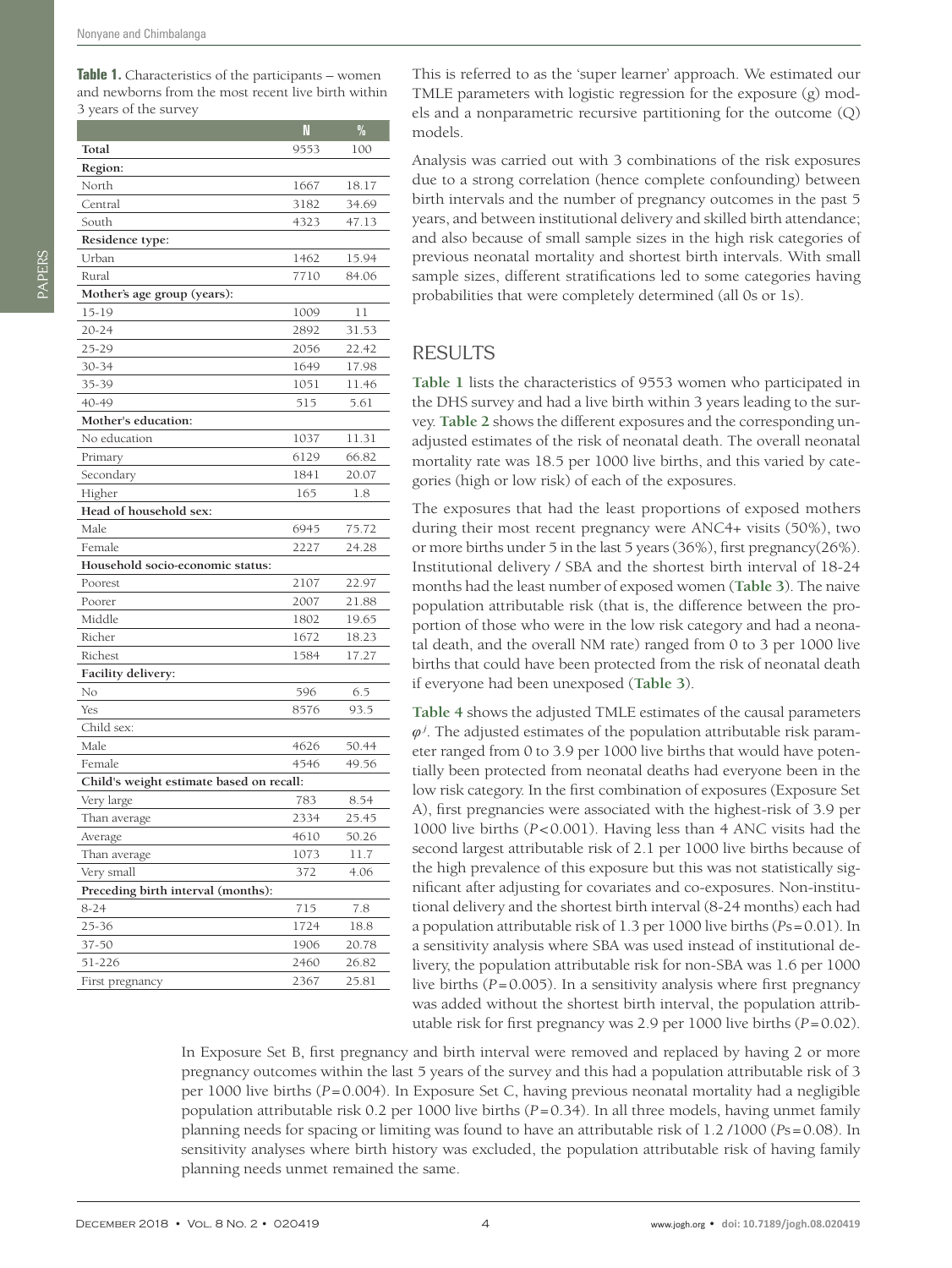<span id="page-4-0"></span>

|             | Table 2. Exposures and the associated neonatal mortality rates |  |  |  |
|-------------|----------------------------------------------------------------|--|--|--|
| by category |                                                                |  |  |  |

|                                              | N    | <b>NMR/1000</b> |  |  |  |
|----------------------------------------------|------|-----------------|--|--|--|
| Total                                        | 9553 | 18.5            |  |  |  |
| <b>Facility delivery</b>                     |      |                 |  |  |  |
| No                                           | 608  | 41.2            |  |  |  |
| Yes                                          | 8945 | 18.3            |  |  |  |
| $ANC.4+$                                     |      |                 |  |  |  |
| No                                           | 4742 | 22.7            |  |  |  |
| Yes                                          | 4811 | 17.1            |  |  |  |
| Skilled birth attendant:                     |      |                 |  |  |  |
| No                                           | 751  | 40.3            |  |  |  |
| Yes                                          | 8802 | 17.9            |  |  |  |
| Two + pregnancy outcome in the last 5 years: |      |                 |  |  |  |
| No                                           | 6074 | 16.6            |  |  |  |
| Yes                                          | 3479 | 25.6            |  |  |  |
| Shortest birth interval:                     |      |                 |  |  |  |
| >24 months                                   | 8795 | 18.4            |  |  |  |
| 8-24 months                                  | 758  | 37.2            |  |  |  |
| First pregnancy:                             |      |                 |  |  |  |
| No                                           | 7078 | 17.8            |  |  |  |
| Yes                                          | 2475 | 25.6            |  |  |  |
| Previous NNM:                                |      |                 |  |  |  |
| No                                           | 9472 | 19.9            |  |  |  |
| Yes                                          | 81   | 24.1            |  |  |  |

NMR – neonatal mortality rate, ANC – antenatal care, NNM – neonatal mortality

## DISCUSSION

We have conducted an evaluation of the effect of not accessing some maternal and intra-partum care services, and individual's prior birth history on the risk of NM in Malawi. Lack of institutional delivery or skilled birth attendance, and pregnancy history birth history evaluations at ANC visits have significant roles to play. To our knowledge, these two types of exposures have not been evaluated within the same analysis for their relative effects on the risk of NM in Malawi. Our analysis addresses this existing gap in the literature, and it provides valuable information to help identify interventions that have a potential to change the trajectory of NM if they were scaled up. We note that the significant effect of birth history factors on the risk of NM likely indicates that women who are at an increased risk may not be receiving adequate care. This may be due to the gaps that still exist in the service readiness and quality of implementation of the existing WHO recommendations for family-planning and antenatal care services [\[12](#page-6-16)[-19\]](#page-6-7).

Our findings with respect to birth history factors are similar to what has been reported in the literature, which shows an

#### <span id="page-4-1"></span>**Table 3.** Unadjusted estimates of exposures and associated population attributable risk<sup>\*</sup>

|                                      | <b>PROPORTION IN THE</b><br><b>EXPOSED GROUP</b> | <b>PROPORTION IN THE UNEX-</b><br>POSED GROUP WITH NNM | <b>PROPORTION IN EXPOSED</b><br><b>GROUP WITH NNM</b> | <b>NAIVE POPULATION ATTRIB-</b><br>UTABLE RISK PROPORTION | <b>NAIVE POPULATION ATTRIBUT-</b><br>ABLE RISK RATE (PER 1000) |
|--------------------------------------|--------------------------------------------------|--------------------------------------------------------|-------------------------------------------------------|-----------------------------------------------------------|----------------------------------------------------------------|
| Institutional delivery               | 0.064                                            | 0.0172                                                 | 0.0378                                                | $-0.0013$                                                 | $-1.3$                                                         |
| $\text{ANC4+}$                       | 0.496                                            | 0.0168                                                 | 0.0202                                                | $-0.0017$                                                 | $-1.7$                                                         |
| <b>SBA</b>                           | 0.079                                            | 0.0169                                                 | 0.0373                                                | $-0.0016$                                                 | $-1.6$                                                         |
| Family planning need unmet           | 0.166                                            | 0.0173                                                 | 0.0245                                                | $-0.0012$                                                 | $-1.2$                                                         |
| Two or more births under-5           | 0.364                                            | 0.0158                                                 | 0.0233                                                | $-0.0027$                                                 | $-2.7$                                                         |
| Shortest (<24 months) birth interval | 0.079                                            | 0.0175                                                 | 0.0303                                                | $-0.001$                                                  | $-1.0$                                                         |
| First pregnancy                      | 0.259                                            | 0.0165                                                 | 0.0242                                                | $-0.002$                                                  | $-2.0$                                                         |
| Previous NNM                         | 0.009                                            | 0.0184                                                 | 0.0370                                                | $-0.0001$                                                 | $-0.1$                                                         |
|                                      |                                                  |                                                        |                                                       |                                                           |                                                                |

NMR – neonatal mortality rate, ANC – antenatal care, NNM – neonatal mortality, SBA – skilled birth attendance

\*Attributable risk estimates expressed as proportions as well as deaths per 1000 live births potentially averted. Proportions are rounded to 3 decimal places.

<span id="page-4-2"></span>

| Table 4. Attributable risk parameter estimates: expressed as deaths per 1000 live births that could have potentially |  |
|----------------------------------------------------------------------------------------------------------------------|--|
| been averted had everybody been in the unexposed category                                                            |  |

| <b>EXPOSURE SET A</b>                |                    |                |                       |         |
|--------------------------------------|--------------------|----------------|-----------------------|---------|
| Exposure                             | Parameter estimate | Standard error | <b>Test statistic</b> | P-value |
| Institutional delivery               | $-1.3$             | 0.5            | 2.550                 | 0.011   |
| $ANC4+$                              | $-2.1$             | 1.4            | 1.514                 | 0.130   |
| Family planning need unmet           | $-1.2$             | 0.7            | 1.760                 | 0.078   |
| Shortest (<24 months) birth interval | $-1.3$             | 0.5            | 2.601                 | 0.009   |
| First pregnancy                      | $-3.9$             | 1.1            | 3.411                 | 0.001   |
| <b>Exposure Set B</b>                |                    |                |                       |         |
| Exposure                             | Parameter estimate | Standard error | <b>Test statistic</b> | P-value |
| Institutional delivery               | $-1.3$             | 0.5            | 2.506                 | 0.012   |
| $ANC4+$                              | $-1.9$             | 1.4            | 1.376                 | 0.169   |
| Family planning need unmet           | $-1.2$             | 0.7            | 1.721                 | 0.085   |
| Two or more births under-5           | $-3.2$             | 1.1            | 2.855                 | 0.004   |
| Exposure Set C                       |                    |                |                       |         |
| <b>Exposure</b>                      | Parameter estimate | Standard error | <b>Test statistic</b> | P-value |
| Institutional delivery               | $-1.3$             | 0.5            | 2.595                 | 0.001   |
| $ANC4+$                              | $-2.1$             | 1.4            | 1.495                 | 0.135   |
| Family planning need unmet           | $-1.2$             | 0.7            | 1.787                 | 0.074   |
| Previous NNM                         | $-0.2$             | 0.2            | 0.958                 | 0.338   |

NNM – neonatal mortality, ANC4+ – four or more antenatal care visits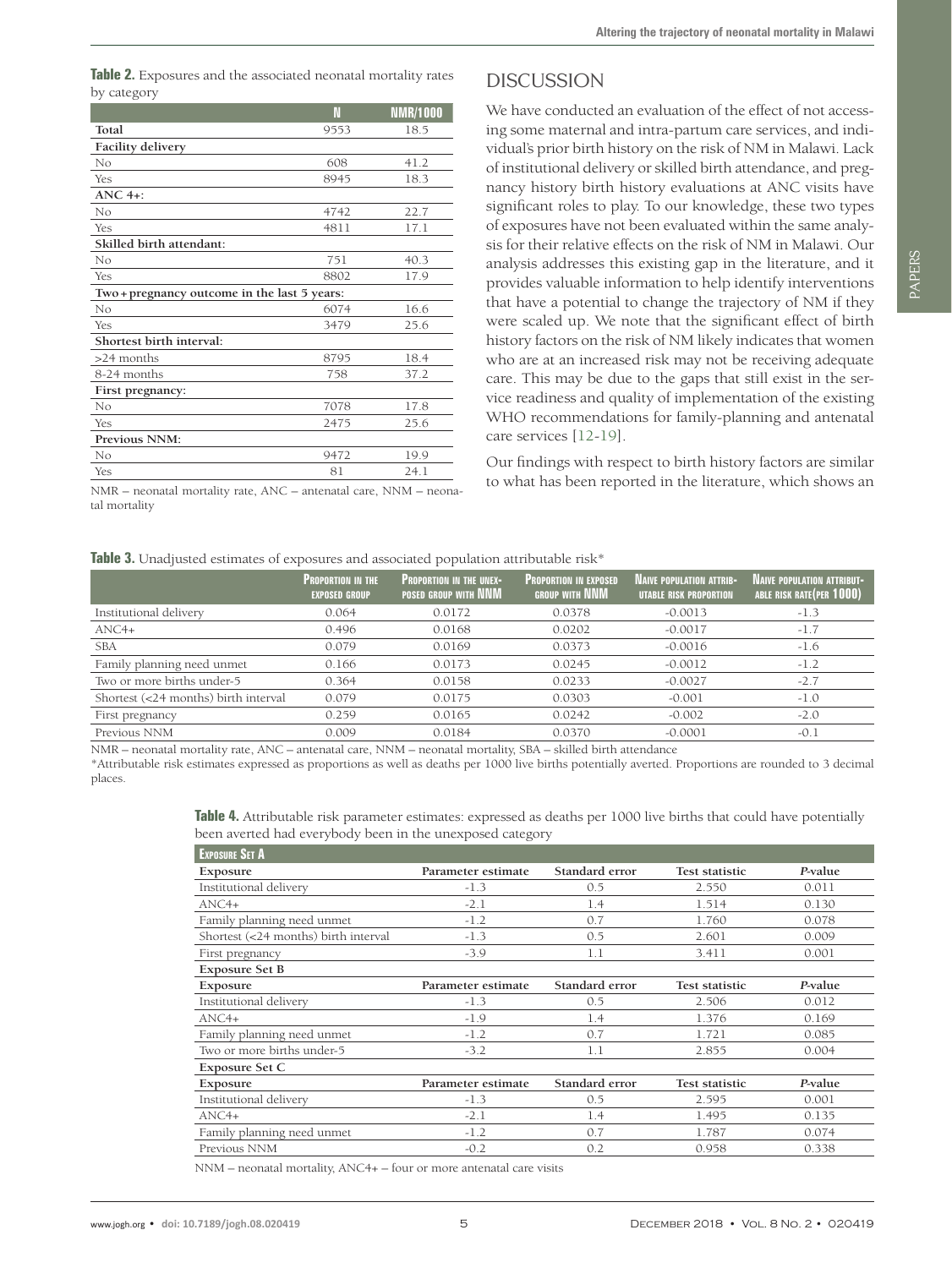elevated risk among first time mothers, and for births preceded by short inter-pregnancy / inter-birth intervals [[39](#page-7-11)-[46](#page-7-12)]. Furthermore, the finding of an elevated risk for high fertility mothers is similar to that of Kozuki et al (2013) [[28\]](#page-7-1) who found that among mothers with high fertility, there was an elevated risk of NM for all children irrespective of birth order, after adjusting for socioeconomic and reproductive health factors. This, they noted, suggest some residual confounders that explain a specific type of risk suffered by children born to high fertility mothers. One could also argue that this may be reverse causality in a sense that mothers who experience neonatal deaths may be more likely to try and have more children. Our findings with respect to institutional delivery contradict a finding from a study using the Malawi 2004 DHS data [\[32\]](#page-7-5) in which facility delivery was not shown to be associated with a reduced risk on NM.

The population attributable risks associated with lack of access to institutional delivery/skilled birth attendance and birth history factors, though statistically significant, are relatively small compared to the overall NMR, and this is further evidence that there are some residual effects of unmeasured covariates such as maternal biological factors or household factors as well as quality of service at facilities which lead to clustering on NM within a small subset of mothers [\[23\]](#page-6-17). Furthermore, care-seeking for early neonatal illness is often delayed or not practiced in some low-income settings due to various social and economic factors [[6](#page-6-1)[,11](#page-6-12),[25](#page-6-13)[,47](#page-7-13)[,48](#page-7-14)]. Hence there is still a need for programs to identify and target high risk mothers who have had adverse events in the past or who may be less likely to seek care for neonatal illness. We also note that the ability to identify and address the needs of high risk mothers is highly dependent on adequate service quality and facility readiness. The most recent literature indicates that this is still lacking in Malawi [[12](#page-6-16)]. Our future work will involve an assessment of service readiness for ANC and obstetric care from the perspective of the mother given at exit interviews.

The multi parameter intervention models approach used here offers an efficient way to apply machine learning algorithms to evaluate the marginal effects of the exposures, adjusting for co-exposures and for baseline covariates. The availability of the R implementation of this approach offers researchers a vehicle to apply this in exploratory analysis where there could potentially be large numbers of interventions and covariates. The causal parameter has an interpretation akin to the widely used population attributable risk, and it can be derived using the traditional semi-parametric and non-parametric models as the foundation for estimating the propensity score (g) models and the outcome (Q) models.

One of the limitations of our study is that our data on access to different interventions and birth history services is dependent on the participating mother's ability to recall the events. We limited this by only evaluating data from the most recent births within 3 years of the survey. Another potential problem is that there may be misclassification of neonatal deaths and stillbirths [[49](#page-7-15)]. The multiPIM package does not yet support methods that include missing values in some of the predictors. The interventions related to vaccinations and medications received during pregnancy were also considered but they had large numbers of missing values which made it difficult to conduct reliable estimates.

## **CONCLUSIONS**

Our analysis addresses the gap in the literature on evaluating the effect of these exposures in Malawi, and it helps inform programs and current efforts such as the Every Newborn Action 2020 Plan. It shows that increasing access to maternal care interventions has an important role to play in changing the trajectory of neonatal mortality. Birth history factors play an important role on the risk of NM and we hypothesis that women who are at an increased risk may not be receiving adequate care. Recent studies indicate that gaps that still exist in the service readiness and quality of implementations of the existing WHO-recommendations for family planning and antenatal care services, as indicated by recent studies.

**Acknowledgements:** The data used in this study were collected by the DHS Program with funding from the US-AID https://dhsprogram.com/.

**Ethics approval:** We used publically available de-identified DHS data in accordance to the program's usage policies. **Funding:** No funding was available for this research.

**Authorship contributions:** BASN conceived the idea, conducted all analyses and drafted the manuscript. EC provided guidance on the relevant exposures and covariates to evaluate and contributed to manuscript writing.

**Competing interests:** The authors have completed the Unified Competing Interest form at www.icmje.org/coi\_disclosure.pdf (available on request from the corresponding author) and declare no competing interests.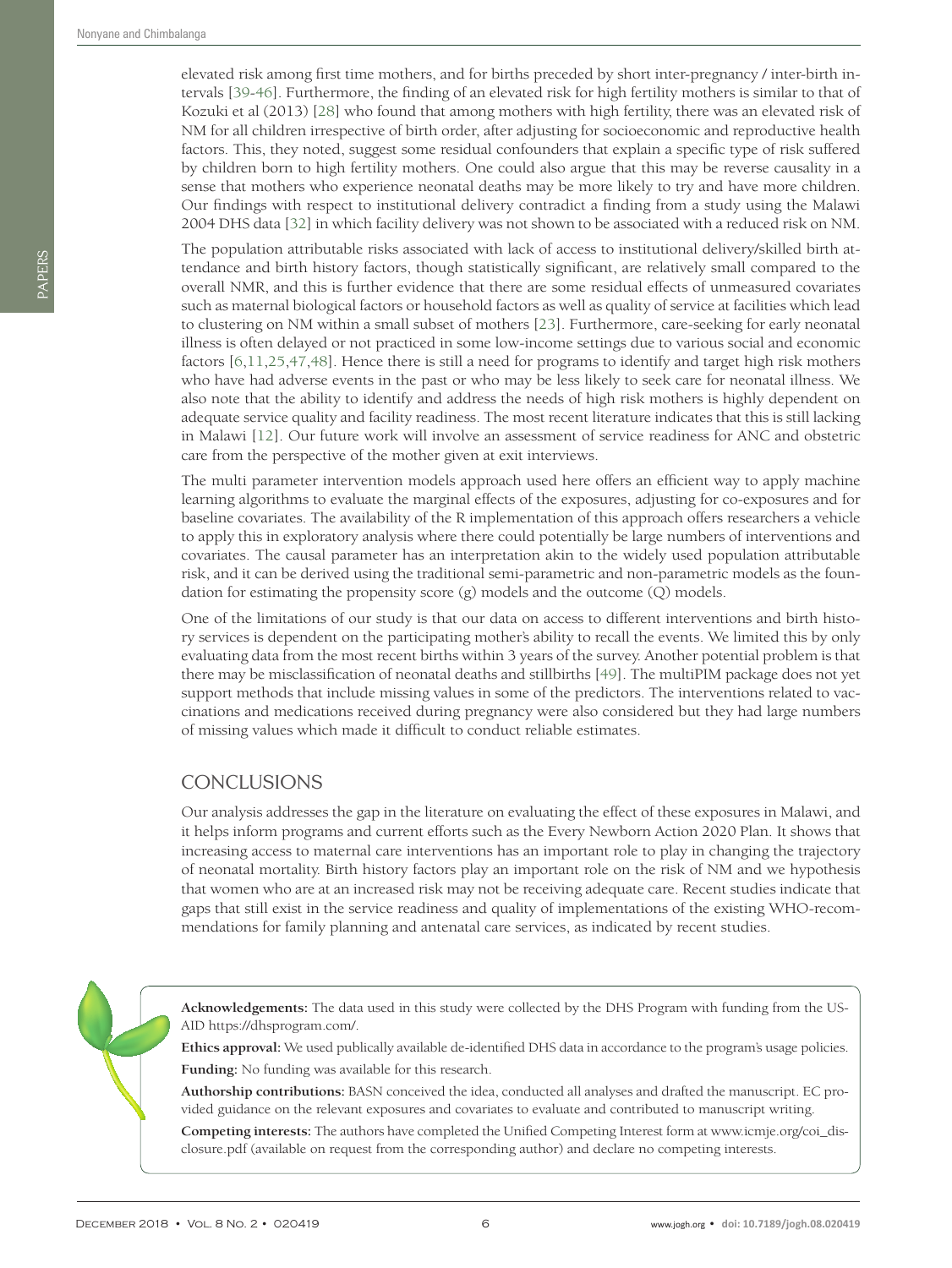- <span id="page-6-0"></span> 1 Doherty T, Zembe W, Ngandu N, Kinney M, Manda S, Besada D, et al. Assessment of Malawi's success in child mortality reduction through the lens of the Catalytic Initiative Integrated Health Systems Strengthening programme: Retrospective evaluation. J Glob Health. 2015;5:020412. [Medline:26649176](https://www.ncbi.nlm.nih.gov/entrez/query.fcgi?cmd=Retrieve&db=PubMed&list_uids=26649176&dopt=Abstract) [doi:10.7189/jogh.05.020412](https://doi.org/10.7189/jogh.05.020412)
- <span id="page-6-14"></span> 2 Kanyuka M, Ndawala J, Mleme T, Chisesa L, Makwemba M, Amouzou A, et al. Malawi and Millennium Development Goal 4: a Countdown to 2015 country case study. Lancet Glob Health. 2016;4:e201-14. [Medline:26805586](https://www.ncbi.nlm.nih.gov/entrez/query.fcgi?cmd=Retrieve&db=PubMed&list_uids=26805586&dopt=Abstract) [doi:10.1016/](https://doi.org/10.1016/S2214-109X(15)00294-6) [S2214-109X\(15\)00294-6](https://doi.org/10.1016/S2214-109X(15)00294-6)
- <span id="page-6-2"></span> 3 MDHS. Demographic and Health Survey Program. 2015. Available: http://dhsprogram.com/what-we-do/survey/survey-display-483.cfm. Accessed: 1 July 2018.
- 4 Moise IK, Kalipeni E, Jusrut P, Iwelunmor JI. Assessing the reduction in infant mortality rates in Malawi over the 1990- 2010 decades. Glob Public Health. 2017;12:757-79. [Medline:27696987](https://www.ncbi.nlm.nih.gov/entrez/query.fcgi?cmd=Retrieve&db=PubMed&list_uids=27696987&dopt=Abstract) [doi:10.1080/17441692.2016.1239268](https://doi.org/10.1080/17441692.2016.1239268)
- 5 World Bank. Country Indicators. 2017. Available: http://data.worldbank.org/indicator/SP.POP.TOTL/countries/MW?display=graph. Accessed: 1 July 2018.
- <span id="page-6-1"></span> 6 Zimba E, Kinney MV, Kachale F, Waltensperger KZ, Blencowe H, Colbourn T, et al. Newborn survival in Malawi: a decade of change and future implications. Health Policy Plan. 2012;27 Suppl 3:iii88-103[. Medline:22692419](https://www.ncbi.nlm.nih.gov/entrez/query.fcgi?cmd=Retrieve&db=PubMed&list_uids=22692419&dopt=Abstract) [doi:10.1093/](https://doi.org/10.1093/heapol/czs043) [heapol/czs043](https://doi.org/10.1093/heapol/czs043)
- <span id="page-6-3"></span> 7 Bhutta ZA, Das JK, Bahl R, Lawn JE, Salam RA, Paul VK, et al. Can available interventions end preventable deaths in mothers, newborn babies, and stillbirths, and at what cost? Lancet. 2014;384:347-70[. Medline:24853604](https://www.ncbi.nlm.nih.gov/entrez/query.fcgi?cmd=Retrieve&db=PubMed&list_uids=24853604&dopt=Abstract) [doi:10.1016/](https://doi.org/10.1016/S0140-6736(14)60792-3) [S0140-6736\(14\)60792-3](https://doi.org/10.1016/S0140-6736(14)60792-3)
- <span id="page-6-4"></span> 8 Fottrell E. David Osrin, Glyn Alcock, Kishwar Azad, Ujwala Bapat, James Beard, et al. Cause-specific neonatal mortality: analysis of 3772 neonatal deaths in Nepal, Bangladesh, Malawi and India. Arch Dis Child Fetal Neonatal Ed. 2015;100:F439-47.
- <span id="page-6-5"></span> 9 MICS-UNICEF. Malawi MICS 2014. 2014. Available: https://mics-surveys-prod.s3.amazonaws.com/MICS5/Eastern%20 and%20Southern%20Africa/Malawi/2013-2014/Final/Malawi%202013-14%20MICS%20%28MDG%20Endline%20 Survey%29\_English.pdf. Accessed: 1 July 2018.
- <span id="page-6-6"></span>10 Atuoye KN, Amoyaw JA, Kuuire VZ, Kangmennaang J, Boamah SA, Vercillo S, et al. Utilisation of skilled birth attendants over time in Nigeria and Malawi. Glob Public Health. 2017;12:728-43. [Medline:28441927](https://www.ncbi.nlm.nih.gov/entrez/query.fcgi?cmd=Retrieve&db=PubMed&list_uids=28441927&dopt=Abstract) [doi:10.1080/174416](https://doi.org/10.1080/17441692.2017.1315441) [92.2017.1315441](https://doi.org/10.1080/17441692.2017.1315441)
- <span id="page-6-12"></span>11 Koffi AK, Mleme T, Nsona H, Banda B, Amouzou A, Kalter HD. Social autopsy of neonatal mortality suggests needed improvements in maternal and neonatal interventions in Balaka and Salima districts of Malawi. J Glob Health. 2015;5:010416. [Medline:27698997](https://www.ncbi.nlm.nih.gov/entrez/query.fcgi?cmd=Retrieve&db=PubMed&list_uids=27698997&dopt=Abstract)
- <span id="page-6-16"></span>12 Leslie HH, Fink G, Nsona H, Kruk ME. Obstetric facility quality and newborn mortality in Malawi: A cross-sectional study. PLoS Med. 2016;13:e1002151[. Medline:27755547](https://www.ncbi.nlm.nih.gov/entrez/query.fcgi?cmd=Retrieve&db=PubMed&list_uids=27755547&dopt=Abstract) [doi:10.1371/journal.pmed.1002151](https://doi.org/10.1371/journal.pmed.1002151)
- 13 Kanyangarara M, Chou VB, Creanga AA, Walker N. Linking household and health facility surveys to assess obstetric service availability, readiness and coverage: evidence from 17 low- and middle-income countries. J Glob Health. 2018;8:010603. [Medline:29862026](https://www.ncbi.nlm.nih.gov/entrez/query.fcgi?cmd=Retrieve&db=PubMed&list_uids=29862026&dopt=Abstract) [doi:10.7189/jogh.08.010603](https://doi.org/10.7189/jogh.08.010603)
- 14 Kanyangarara M, Munos MK, Walker N. Quality of antenatal care service provision in health facilities across sub-Saharan Africa: Evidence from nationally representative health facility assessments. J Glob Health. 2017;7:021101[. Med](https://www.ncbi.nlm.nih.gov/entrez/query.fcgi?cmd=Retrieve&db=PubMed&list_uids=29163936&dopt=Abstract)[line:29163936](https://www.ncbi.nlm.nih.gov/entrez/query.fcgi?cmd=Retrieve&db=PubMed&list_uids=29163936&dopt=Abstract) [doi:10.7189/jogh.07.021101](https://doi.org/10.7189/jogh.07.021101)
- 15 World Health Organization. A guide to family planning for community health workers and their clients. Geneva: World Health Organization; 2012.
- 16 World Health Organization. Service availability and readiness assessment (SARA): an annual monitoring system for service delivery. Geneva: World Health Organization; 2013.
- 17 World Health Organization. WHO recommendations on antenatal care for a positive pregnant experience. Geneva: World Health Organization; 2016.
- <span id="page-6-15"></span>18 World Health Organization. Every Newborn Action Plan. 2017. Available: http://www.who.int/maternal\_child\_adolescent/newborns/every-newborn/en/. Accessed: 1 July 2018.
- <span id="page-6-7"></span>19 World Health Organization-USAID. The Service Provision Assessment (SPA). USAID: Rockville, MD: WHO-USAID; 2012.
- <span id="page-6-8"></span>20 Tura G, Fantahun M, Worku A. The effect of health facility delivery on neonatal mortality: systematic review and meta-analysis. BMC Pregnancy Childbirth. 2013;13:18[. Medline:23339515](https://www.ncbi.nlm.nih.gov/entrez/query.fcgi?cmd=Retrieve&db=PubMed&list_uids=23339515&dopt=Abstract) [doi:10.1186/1471-2393-13-18](https://doi.org/10.1186/1471-2393-13-18)
- <span id="page-6-9"></span>21 Chinkhumba J, De Allegri M, Muula AS, Robberstad B. Maternal and perinatal mortality by place of delivery in sub-Saharan Africa: a meta-analysis of population-based cohort studies. BMC Public Health. 2014;14:1014[. Medline:25263746](https://www.ncbi.nlm.nih.gov/entrez/query.fcgi?cmd=Retrieve&db=PubMed&list_uids=25263746&dopt=Abstract) [doi:10.1186/1471-2458-14-1014](https://doi.org/10.1186/1471-2458-14-1014)
- <span id="page-6-10"></span>22 Kozuki N, Oseni L, Mtimuni A, Sethi R, Rashidi T, Kachale F, et al. Health facility service availability and readiness for intrapartum and immediate postpartum care in Malawi: A cross-sectional survey. PLoS One. 2017;12:e0172492. [Med](https://www.ncbi.nlm.nih.gov/entrez/query.fcgi?cmd=Retrieve&db=PubMed&list_uids=28301484&dopt=Abstract)[line:28301484](https://www.ncbi.nlm.nih.gov/entrez/query.fcgi?cmd=Retrieve&db=PubMed&list_uids=28301484&dopt=Abstract) [doi:10.1371/journal.pone.0172492](https://doi.org/10.1371/journal.pone.0172492)
- <span id="page-6-17"></span>23 Nonyane BA, Williams EK, Blauvelt C, Shah MR, Darmstadt GL, Moulton L, et al. Clustering of neonatal deaths in Bangladesh: results from the Projahnmo studies. Paediatr Perinat Epidemiol. 2013;27:165-71. [Medline:23374061](https://www.ncbi.nlm.nih.gov/entrez/query.fcgi?cmd=Retrieve&db=PubMed&list_uids=23374061&dopt=Abstract) [doi:10.1111/](https://doi.org/10.1111/ppe.12032) [ppe.12032](https://doi.org/10.1111/ppe.12032)
- <span id="page-6-11"></span>24 Omariba WR, Rajulton F, Beaujot R. Correlated mortality risks of siblings in Kenya: the role of state dependence. Demogr Res. 2008;18:311-36. [doi:10.4054/DemRes.2008.18.11](https://doi.org/10.4054/DemRes.2008.18.11)
- <span id="page-6-13"></span>25 Nonyane BA, Kazmi N, Koffi AK, Begum N, Ahmed S, Baqui AH, et al. Factors associated with delay in care-seeking for fatal neonatal illness in the Sylhet district of Bangladesh: results from a verbal and social autopsy study. J Glob Health. 2016;6:010605. [Medline:27350876](https://www.ncbi.nlm.nih.gov/entrez/query.fcgi?cmd=Retrieve&db=PubMed&list_uids=27350876&dopt=Abstract) [doi:10.7189/jogh.06.010605](https://doi.org/10.7189/jogh.06.010605)

**REFERENCES** REFERENCES